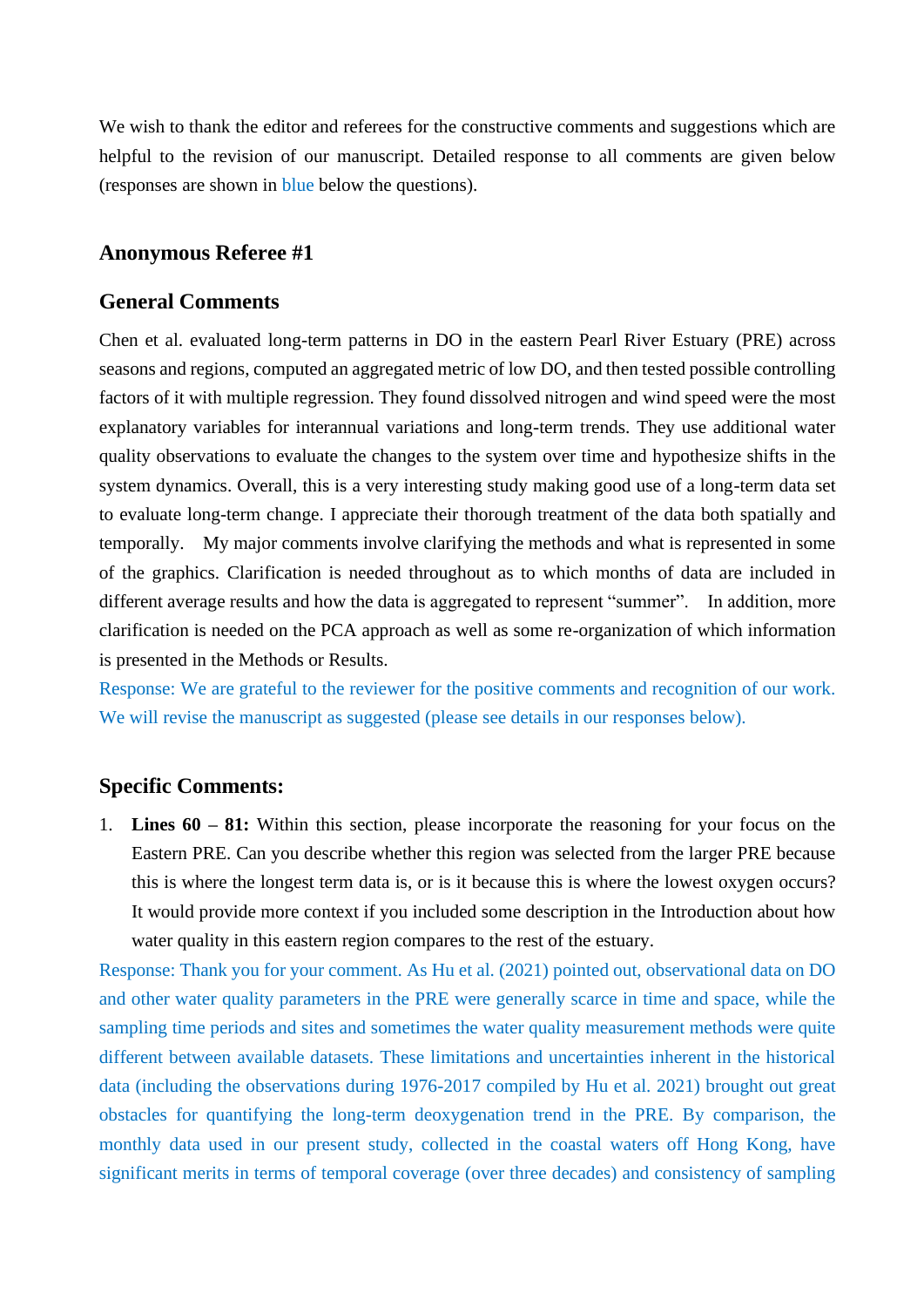locations. Therefore, these data with good spatiotemporal continuity enabled us to better estimate the long-term and interannual variations in low-oxygen conditions without concerns on the uncertainties that would arise from the usage of different data sources. Besides, various oxygenrelated parameters (e.g., chlorophyll-*a* concentrations) were measured as well and could be used to discern the key factors controlling the long-term oxygen changes. More importantly, the sampling sites in use were mostly located in the eastern side of the PRE, where prominent low-oxygen conditions at the bottom together with surface phytoplankton blooms have been frequently reported (Li et al., 2021; Li et al., 2020; Qian et al., 2018; Lu et al., 2018). Observational data from these coastal sites off Hong Kong (e.g. station SM18), which were close to a hotspot area of low-oxygen conditions in the eastern PRE (Hu et al., 2021), were often adopted as a representative to depict the water quality and oxygen conditions in the region (e.g. *see* Qian et al., 2018). Collectively, we considered that by utilizing the valuable dataset from Hong Kong waters, our study could provide a good insight into the long-term oxygen changes and the underlying drivers in the eastern PRE (especially from a quantitative perspective) and could be a significant part of low-oxygen researches for the whole estuary.

Based on the reviewer's suggestion, we will provide more descriptions for selection of the dataset and water quality conditions in the eastern PRE in our revised manuscript as follows:

*"… Nevertheless, due to the scarcity of observations in both time and space, a clear understanding of the long-term trend and interannual changes in hypoxia in the PRE as well as the associated drivers is still lacking, especially from a quantitative perspective. However, the spatiotemporally continuity of observational data, collected by the Environmental Protection Department of Hong Kong (HKEPD) in the eastern waters of the PRE, allowed us for a more accurate understanding of interannual and long-term low-oxygen conditions without concerns on data quality control and comparability due to uncertainties of difference dataset sources. Although the level of nutrient and terrestrial organic matter was relative lower than in the western PRE (e.g. Modaomen Bay)(Chen et al., 2020b; Yu et al., 2020), the eastern PRE was also a hotspot area of low-oxygen due to joint effects of physical and biogeochemical conditions (Li et al., 2021; Lu et al., 2018), in which research within this region could be an significant part of low-oxygen researches for the whole estuary.*

*In this study, we perform a quantitative analysis on the long-term oxygen changes (trend and interannual variability) by utilizing observational data from HKEPD…"*

2. **Line 104:** Please describe what spatial interpolation approach was used in MATLAB for the interpolations. Also, since you have land in between some of the stations, how did the method deal with that? It would be helpful to show what the region looks like in vertical cross-section as a 2nd panel of Figure 1 with the sample locations and depths indicated with dots. This would be like one of the panels of Figure A2, showing which depths each station is sampled at. This would be a helpful way to visualize the depths at each station.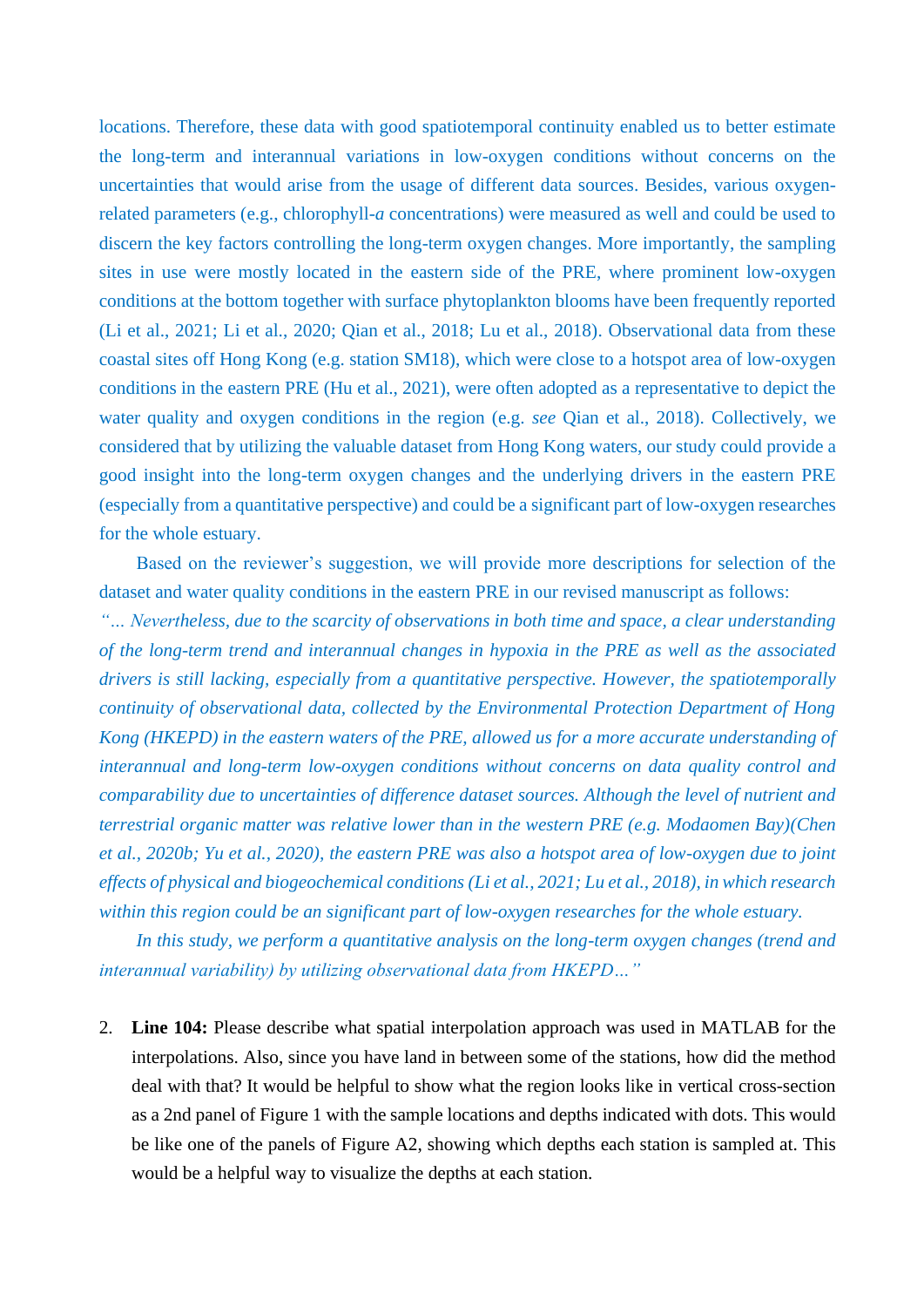Response: We estimated the vertical distribution of each water quality variable by using the "Natural-Neighbor" method, which has been widely applied in geophysics studies for its high spatial autocorrelation, in MATLAB. Regarding the island between stations NM8 and SM20, we first performed the spatial interpolations directly with all the observed data and then masked out the area cover by the island, which was roughly estimated based on its size (please note that the topographic data of the island was not available). Such a treatment has little influence on the estimation of vertical low-oxygen areas because low-oxygen conditions were seldom found in stations NM8 and SM20. Moreover, same treatment procedure was applied in each year to make it consistent when investigating the interannual variations in low-oxygen conditions.

As suggested by the reviewer, we will update Figure 1 by adding a subgraph to show the location and depth of each station.

3. **Lines 108-120:** This discussion of the PCA needs modification. Please include a table of the variables used in the PCA. I kept having to look back in the text to see how "low oxygen", "Area3," etc, were defined. I'd suggest including just that table and a description of the approach here in the Methods section. The resulting equation (Line 117) and description of it should probably be moved to the Results section. Also, please summarize the rest of the PCA results (in an appendix table), such as what % of variance the other components had, and what their weights were.

Response: Thank you for the suggestion. As suggested, we will add a table of the input variables used in the PCA (please see Table r1 below) and move Equation (1) and its associated description to the Results section (section 3.2) in our revised manuscript. In addition, we will provide more details on the rest of the PCA results in Appendix as suggested.

| Variables in PCA       | Table 11 Description of variables in TCA analysis<br><b>Description</b>                            |
|------------------------|----------------------------------------------------------------------------------------------------|
| $DO_{mean}$            | Spatial average value of DO in bottom of each year during 1994-2018                                |
| DO <sub>min</sub>      | Spatial minimum value of DO in bottom of each year during 1994-2018                                |
| Area <sub>4</sub>      | Low-oxygen cross-sectional area (DO<4 mg/L) of each year of each year during<br>1994-2018          |
| Area <sub>3</sub>      | Oxygen-deficiency cross-sectional area $(DO<3 mg/L)$ of each year of each year<br>during 1994-2018 |
| Thickness <sub>4</sub> | Low-oxygen cross-sectional thickness of each year of each year during 1994-2018                    |

Table r1 Description of variables in PCA analysis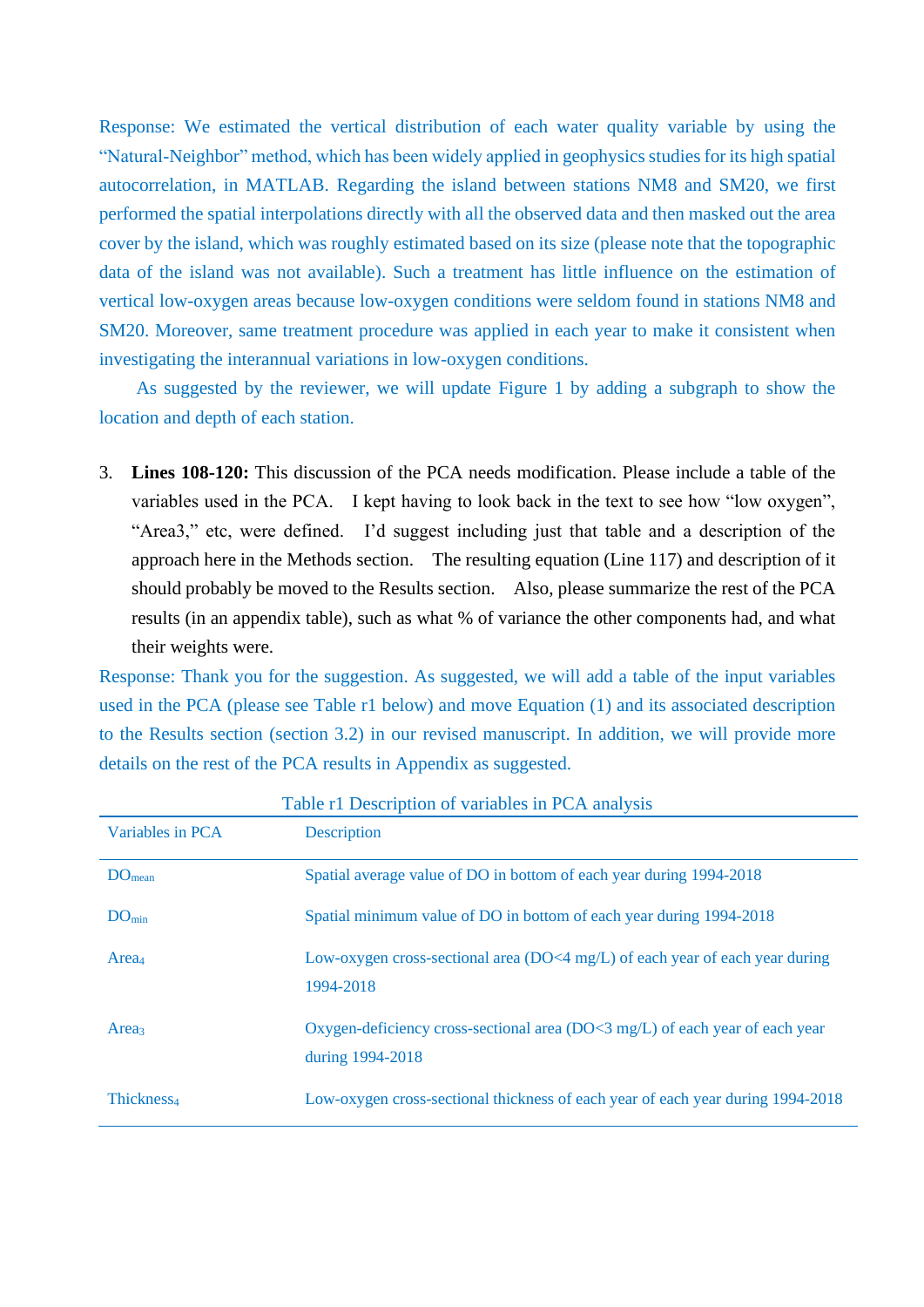| Thickness <sub>3</sub> | Oxygen-deficiency cross-sectional thickness of each year of each year during<br>1994-2018                                                         |
|------------------------|---------------------------------------------------------------------------------------------------------------------------------------------------|
| Low-oxygen Index (LOI) | First principal component of PCA dimension (86.40% of variation), measuring<br>interannual variations in scope and intensity of oxygen conditions |

4. **Line 125:** show an equation to describe this standardization

Response: We will show an equation to describe this standardization it as suggested.

5. **Lines 123-134:** There need to be some discussion of these different test results in the Results section.

Response: As suggested, we will provide more details on different test results of regressions (please see Figure r1 and Table r2 below). It can be seen from Figure r1 that the ensemble means of fitting Low-oxygen Index (LOI) for different combinations of training and testing datasets were similar, but the variance explained by the fitting and the regression coefficients were different (please see Table r2). For the regression models with lower coefficients of determination  $(R^2)$ (Figure r1c), the fitting LOI both in training dataset and testing dataset varied in a relatively larger range. To provide a more robust data fitting result, we chose the cases with excellent performances (indicated by  $\mathbb{R}^2$  over 0.6 both in the training and testing datasets) for formal analysis. Based on the reviewer's suggestion, we will add the above discussion on different test results in section 4.1 in our revised manuscript and provide Figure r1 and Table r2 in Appendix.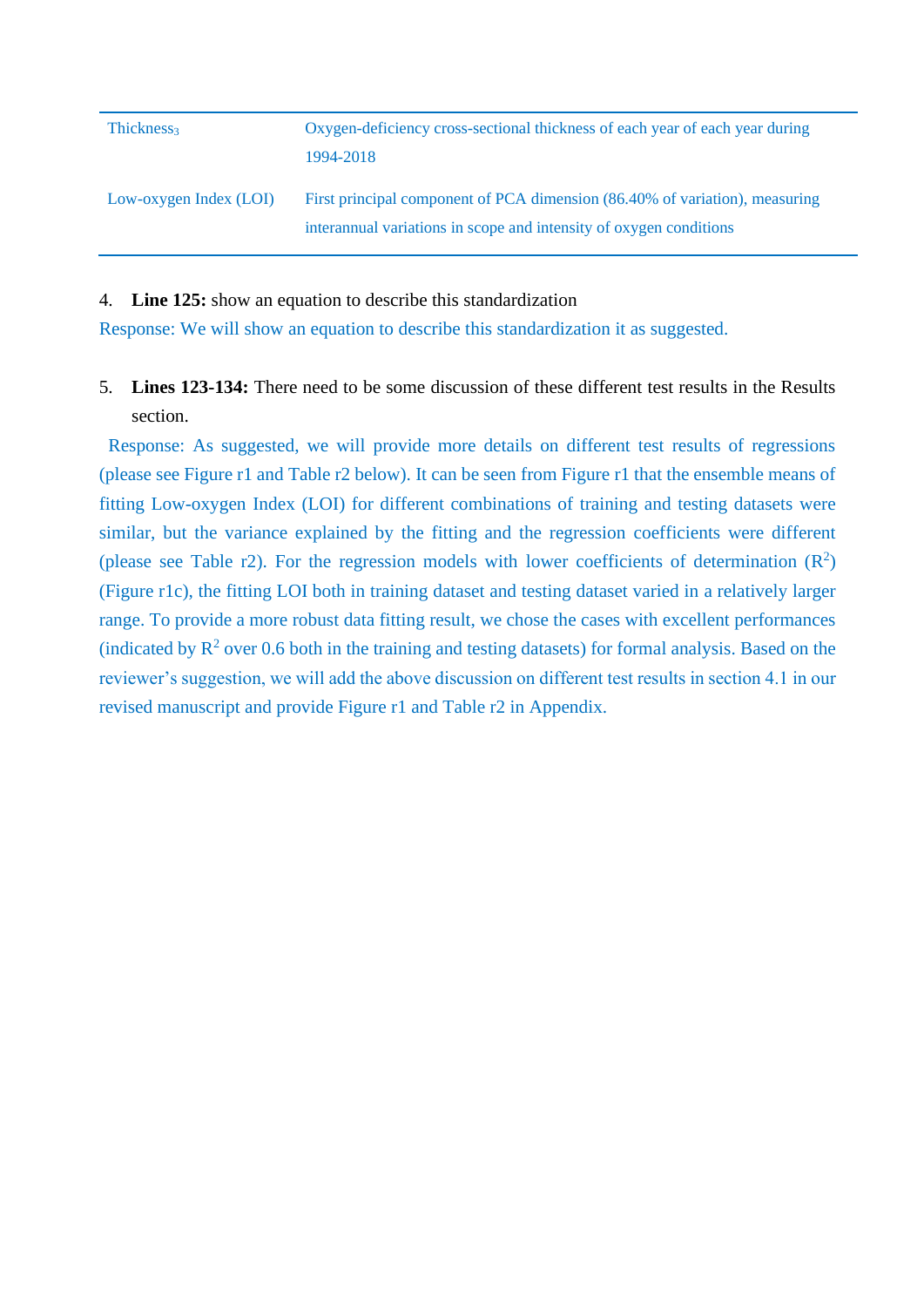

Figure r1. Combined fitting results of the regression models with different combinations of training and testing datasets.  $R^2$  in (a) were greater than or equal to 0.6 both in training and testing datasets.  $R<sup>2</sup>$  in (b) were less than 0.6 both in training and testing datasets. Fitting results of total samples were in (c). Note that the red hollow dots denote the LOI estimated based on observational data, while the blue solid dots and the gray patch represent the mean values and ranges of the fitted LOI in the selected regression cases, respectively.

| <b>Fitting cases</b>                                  | WS               | flow           |                  | <b>DIN</b>      |
|-------------------------------------------------------|------------------|----------------|------------------|-----------------|
| $R_{\text{train}} \geq 0.6, R_{\text{test}} \geq 0.6$ | $-0.39 \pm 0.12$ | $-0.14\pm0.12$ | $-0.11 \pm 0.08$ | $0.49 \pm 0.12$ |
| $R_{\text{train}} < 0.6$ or $R_{\text{test}} < 0.6$   | $-0.37+0.14$     | $-0.17+0.17$   | $-0.12\pm0.11$   | $0.44 \pm 0.15$ |
| <b>Total samples</b>                                  | $-0.37+0.14$     | $-0.16\pm0.16$ | $-0.12\pm0.11$   | $0.45 \pm 0.14$ |

Table r2 Regression coefficients of different sample datasets (Mean±Std)

6. **Figure 4a:** can you describe the values plotted here more? Is the minimum, mean and range just from the bottom observations, or is it generated from the interpolation?

Figure 4 (b) and (c)– We need information on the spatial interpolation to get the area and thickness. Also, if samples are collected every month, it is unclear what the bars in (b) and (c) represent. Are they the average of each month's spatially-aggregated values? If so, please put range bars on each bar to show the range across the summer months. Or pick one month to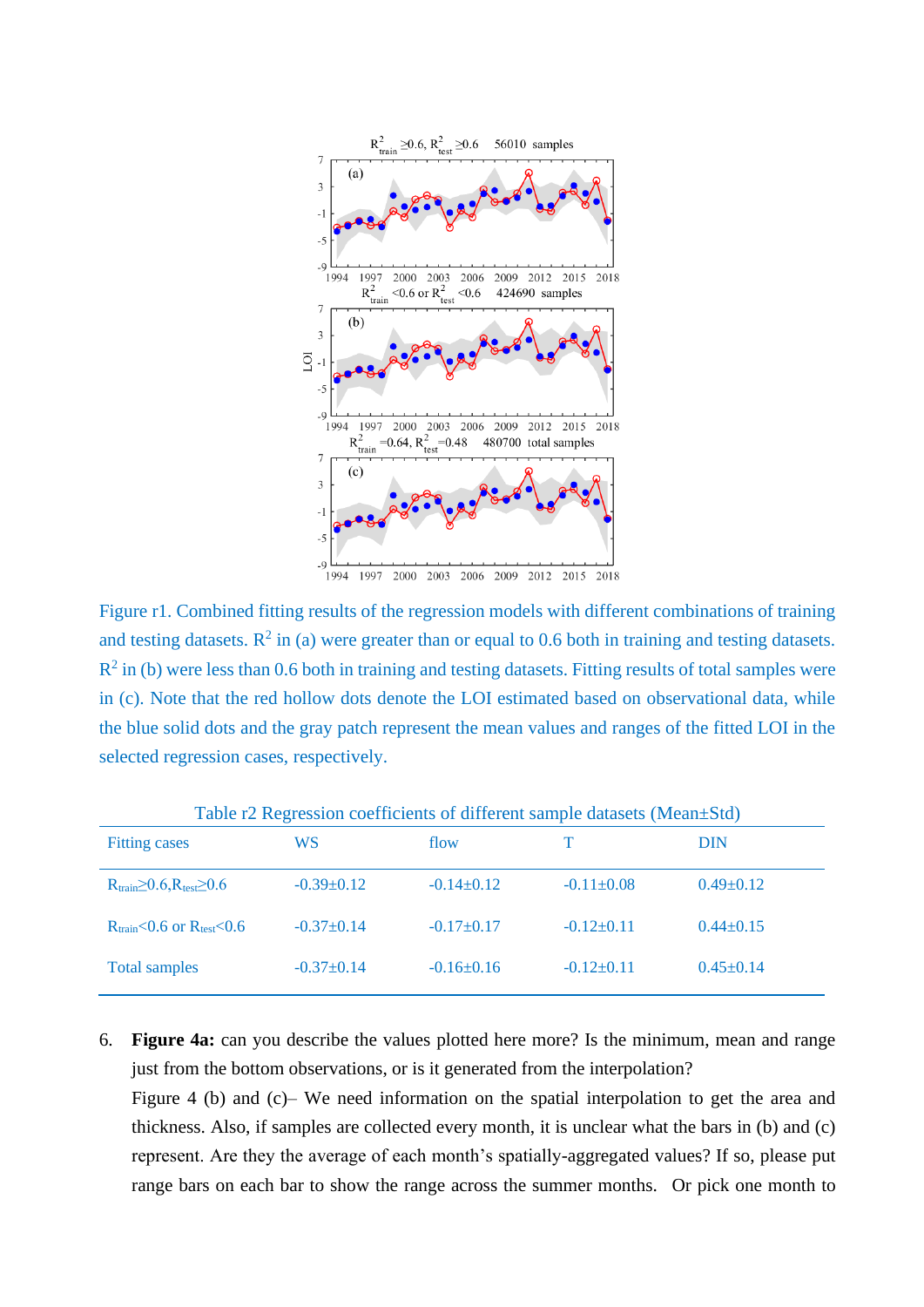show.

Response: The mean and minimum DO values shown in Figure 4a are the spatiotemporally average and minimum DO concentrations for the bottom observations (using all the data from 10 stations in June, July, and August, i.e. 30 data points in total for each year). Also, the grey patch showed the minimum-to-maximum range of the observations in each year during 1994-2018. We will clarify this in the revised manuscript.

With respect to the areas and thickness of oxygen conditions, they were estimated by interpolation. Specifically, we calculated the areas and thicknesses in June, July, and August of each year, respectively, and then computed the corresponding summer means (results shown in Figure 4b-c) by averaging the areas and thicknesses of the three months. As suggested, we will clarify these estimations and revise the Figure 4b-c by adding range bars to show the range across the summer months (please see the revised figure below):



Figure r2. Interannual variations in the spatiotemporally (10 stations in June, July and August) mean and minimum concentrations of observed DO at the bottom (a), the cross-sectional areas (b) and layer thicknesses (c) of low-oxygen conditions, and LOI (e) in summer during 1994-2018. For (b) and (c), note that the color bars represent the mean value of three summer months, while black thin bar represent the range across three summer months.

7. **Figure A2:** Similarly to Figure 4, specify which month of the summer these plots are for. If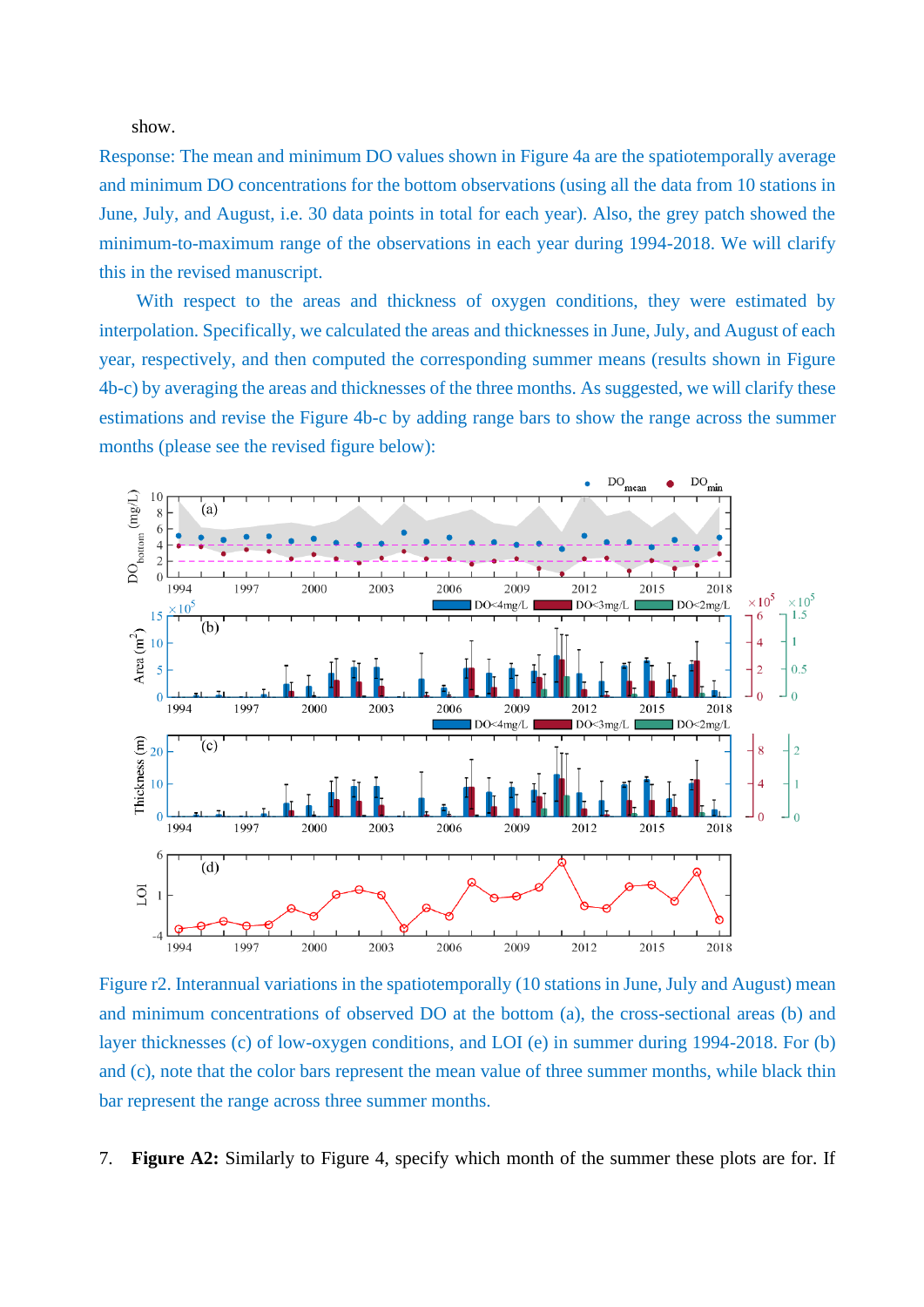they are average of all the summer cruises, please justify that approach.

Response: As for the vertical DO distributions in Figure A2, they are averages of all the summer cruises. Specifically, we first averaged the observational data in the three summer months to obtain the summer means at the surface, middle, and bottom, respectively, and then interpolated them onto the profile grids to get the summertime vertical DO distributions (results shown in Figure A2). We will clarify this in the revised manuscript.

8. **Figure 5:** The min and mean DO symbols in legend seem switched.

Response: Thank you for the suggestion. We will correct this mistake.

9. **Figure 5:** I'd like to see the surface and bottom graphs with the same vertical scale (0 to 10).It can be confusing to have them different when they are right next to each other.

Response: As suggested, we will use the same vertical scale (0 to 10) in the surface and bottom graphs.

10. **Figure 5:** I'm unsure from the descriptions as to how the mean and minimum were calculated with multiple stations and months of the summer. Is the minimum the absolute minimum observed in that region in the summer, or an average of the lowest value across the stations? Also is the mean a spatial and temporal mean across the summer?

Response: As mentioned earlier (please see our response to Comment 6), the mean and minimum DO values shown in Figure 5 are the spatiotemporally average and minimum DO concentrations for the bottom observations (using all the data from 10 stations in June, July, and August, i.e. 30 data points in total for each year). Indeed, the minimum is the absolute DO minimum observed in the region in three summer months, and the mean is the spatiotemporal mean across the summer. We will revise the caption of Figure 5 to make it clear as follows:

*"Figure 5. Long-term trends of the spatiotemporally mean and minimum values of observed DO at the surface and bottom waters in three summer months for all the stations (a-b) and for the northwestern (c-d), southern (e-f), and eastern (g-h) subregions, and long-term trends of the crosssectional areas of low oxygen (i) and oxygen deficiency (j)."*

11. **Figure 6:** The really high values in the range in recent years in July are worth mentioning. Is that just one location that is causing that range to increase, or is it some indication of increased variability?

Response: For the larger range of DO in July after 2012, it exhibited increased spatial variability. As shown in Figure r3, in July after 2012, high DO was constantly observed at the bottom of stations NM6, NM8 and SM20, while low DO was observed at the bottom of SM18 and SM19. We could find some explanations from the vertical distributions of Chl *a* concentrations (please see Figure r3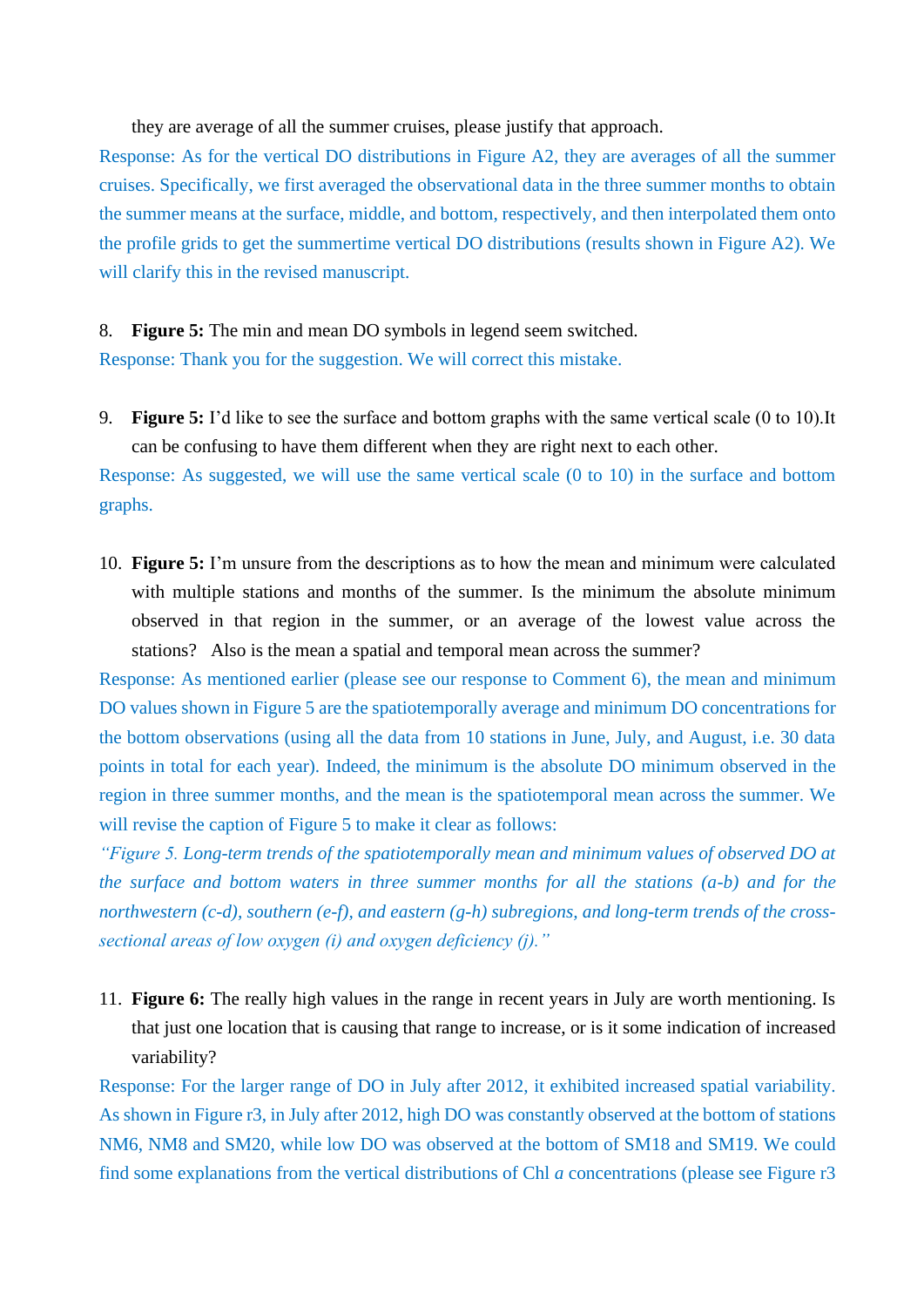below). The high Chl *a* in NM6, NM8 and SM20 revealed that phytoplankton flourished within the region. Due to shallow depth of these stations, high DO resulted from photosynthesis was observed at surface and bottom. However, stations located in the downstream (e.g. SM18 and SM19) would receive much organic matter transported by hydrodynamic processes. Driven by stronger watercolumn stratification therein, low-oxygen conditions often occurred at bottom in SM stations. After 2012, high Chl *a* occurred in July with more frequency and larger intensity, which could be main reason for larger range of DO at bottom. We will provide some discussion on this issue in our revised manuscript.



Figure r3. vertical distributions of DO and Chl *a* in July and August during 2012-2018.

12. **Line 233:** A diagram or flow-chart that describes the sampling and cases used in the regression analysis to get to the results would help my understanding (and probably other readers) of the methods. This could go in the Appendix.

Response: Thank you for the comment. We will add a flow-chart to describe the sampling and cases selection processes.

13. **Figure 9:** The wind speed decrease over time seems very large. Because the results indicate this is an important variable, this deserves more discussion or investigation. If the authors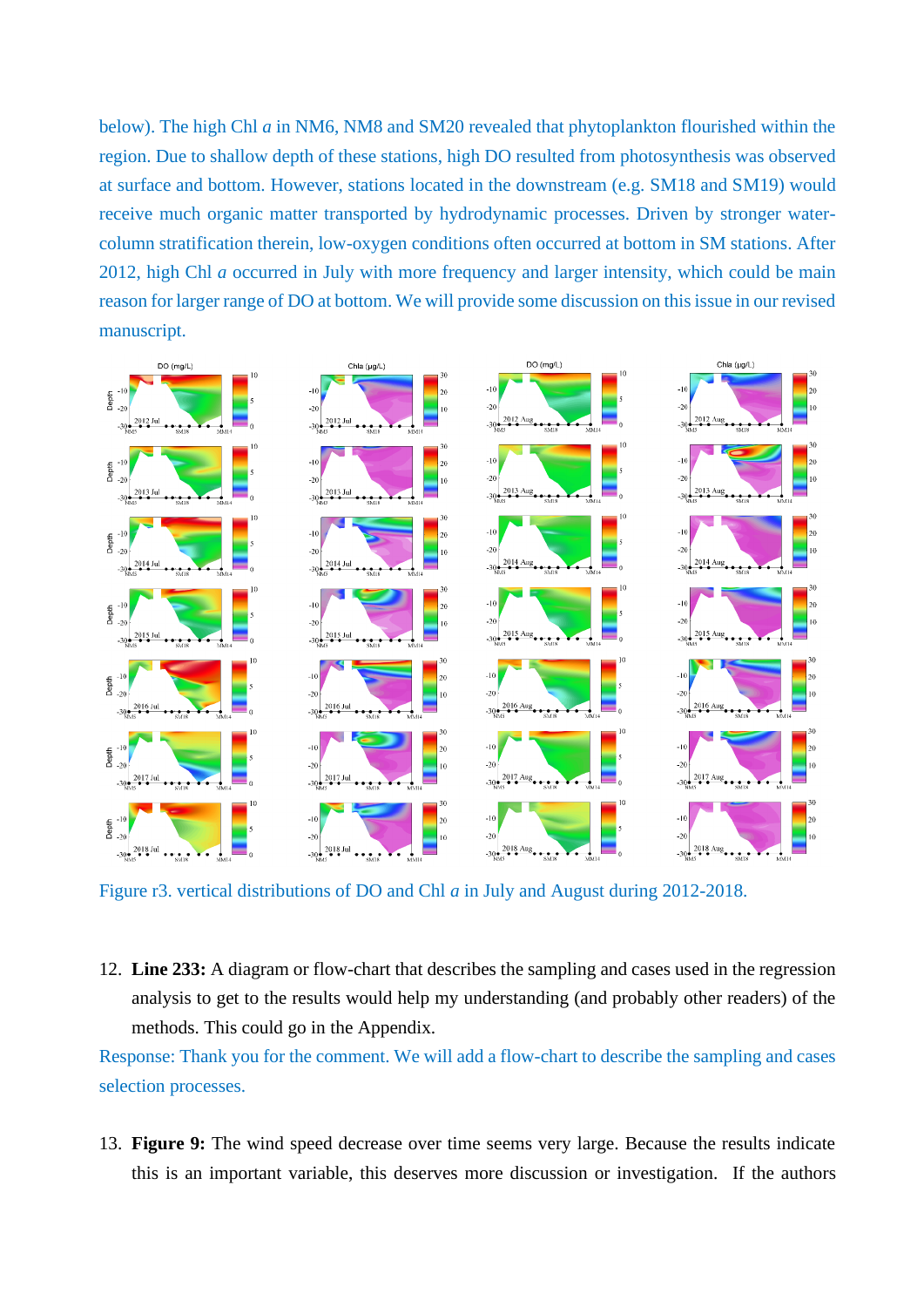already know other work that has investigated decreasing wind speeds, please cite it and describe briefly. But if there is no other research explaining this wind decrease, it would be a good idea to double-check the data and be sure that it is not an artifact of sampling dates or density shifting or sensor height changing.

Response: We totally understood the concern of the reviewer. In fact, we could find supports on the decrease of wind speed both in the Pearl River Basin (Zhang et al., 2019) and the northern South China Sea (Gao et al., 2020). Previous studies suggested that due to the weakening of atmospheric cycle activities and the East Asian monsoon (Xu et al., 2006; Zhang et al., 2009), the annual average wind speed in the Pearl River Basin exhibited a significant declining trend (at a rate of -0.003 m/s per year) during 1960-2016 (Zhang et al., 2019). In addition, previous studies showed that the longterm increase of air temperature in the Pearl River Delta region contributed to air stability and weakened the intensity of tropical cyclone (Chen et al., 2020a), which would lead to a decline of summertime wind speed in the PRE. In the northern South China sea, the summer average wind speed decreased at a rate of 0.05 m/s per year during 2004-2020 (Gao et al., 2020), which was close to that in the eastern PRE (-0.03 m/s per year). We will add more description on the decrease in wind speed in our revised manuscript (section 4.2).

14. **Appendix Figure A1:** is important b/c it doesn't suffer from any possible aggregation or averaging bias. It might be useful to make an addition panel that shows how the bottom summer counts have changed over time – maybe make one for the first half and one for the 2nd half of the record. This could also show if there's a spatial shift.

Response: Thank you for the comment. Based on the reviewer's suggestion, we have investigated changes in the occurrence of bottom low-oxygen conditions in summer during two different periods (please see Figure r4 below) to examine if there is a spatial shift. As shown, the low-oxygen and hypoxic conditions were more severe during 2006-2018 when compared to those during 1994-2005, implying a deoxygenation pattern over time. However, there is no spatial shift found between the two periods. Stations NM5 and SM18 had the highest intensity of low-oxygen events in both periods.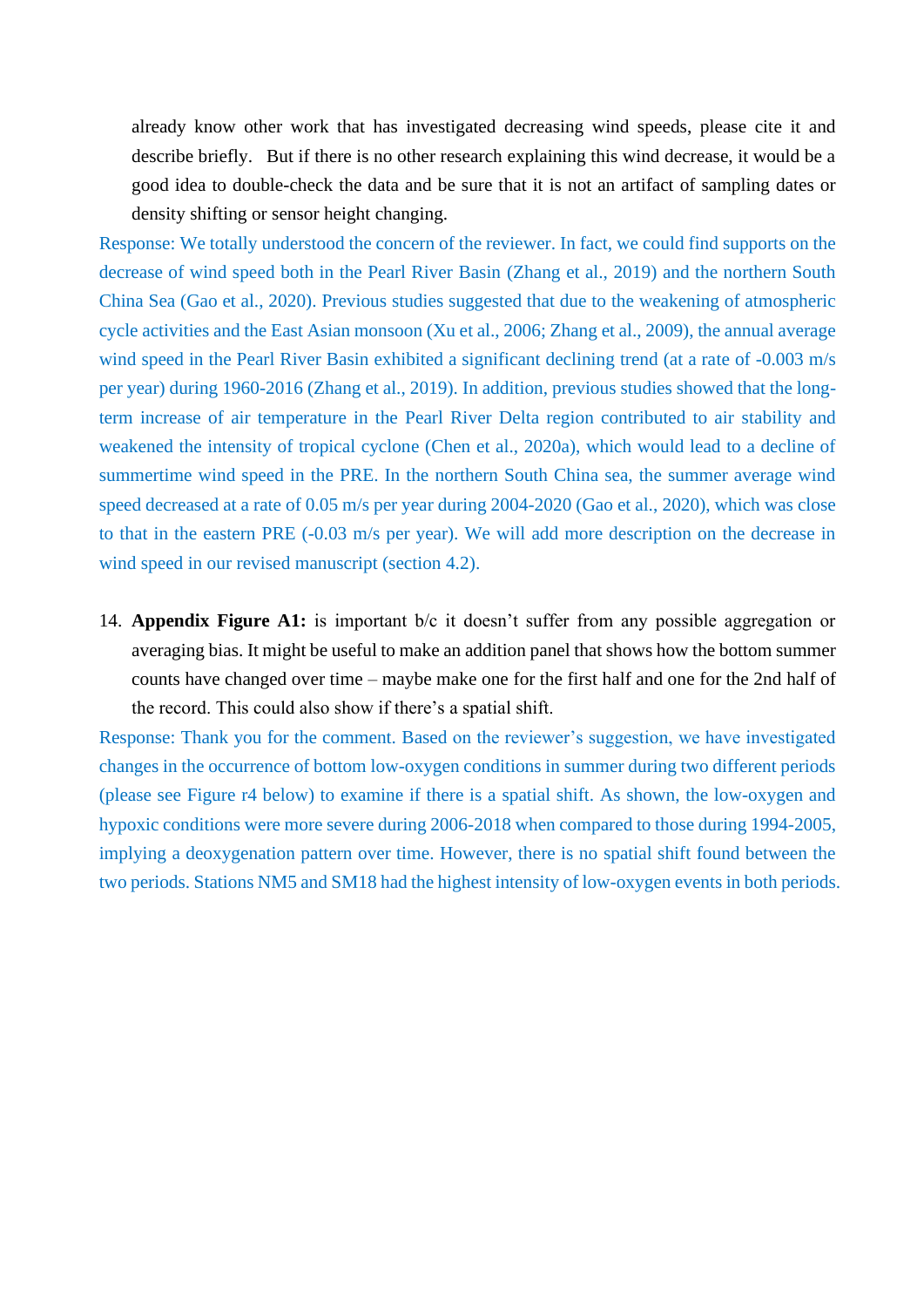

Figure r4. Frequencies of occurrence of low-oxygen and hypoxic events in four seasons at the bottom (1994-2018, 1994-2005, 2006-2018) layer.

### **Technical Corrections:**

(1) **Abstract, Line 15** – change "was" to "were" Response: We will correct it as suggested.

(2) **Abstract, line 17** – suggest changing "through the principal component analysis" to something else. Maybe "as a result of a principal component analysis" Response: We will revise it as suggested.

(3) **Abstract, line 25** – It is unclear what "It" refers to in this sentence. Please re-write.

Response: We will revise it as follows:

*"The deteriorating eutrophication has driven a shift in the dominant source of organic matter from terrestrial inputs to in situ primary production, which has probably led to an earlier onset of hypoxia in summer."*

(4) **Abstract, last sentence** – the phrase "in the context of" is fairly awkward. Consider re-wording this sentence to make your summary stronger.

Response: We will revise it as follows:

*"In summary, the eastern PRE has undergone considerable deterioration of low-oxygen conditions driven by substantial changes in anthropogenic eutrophication and external physical factors."*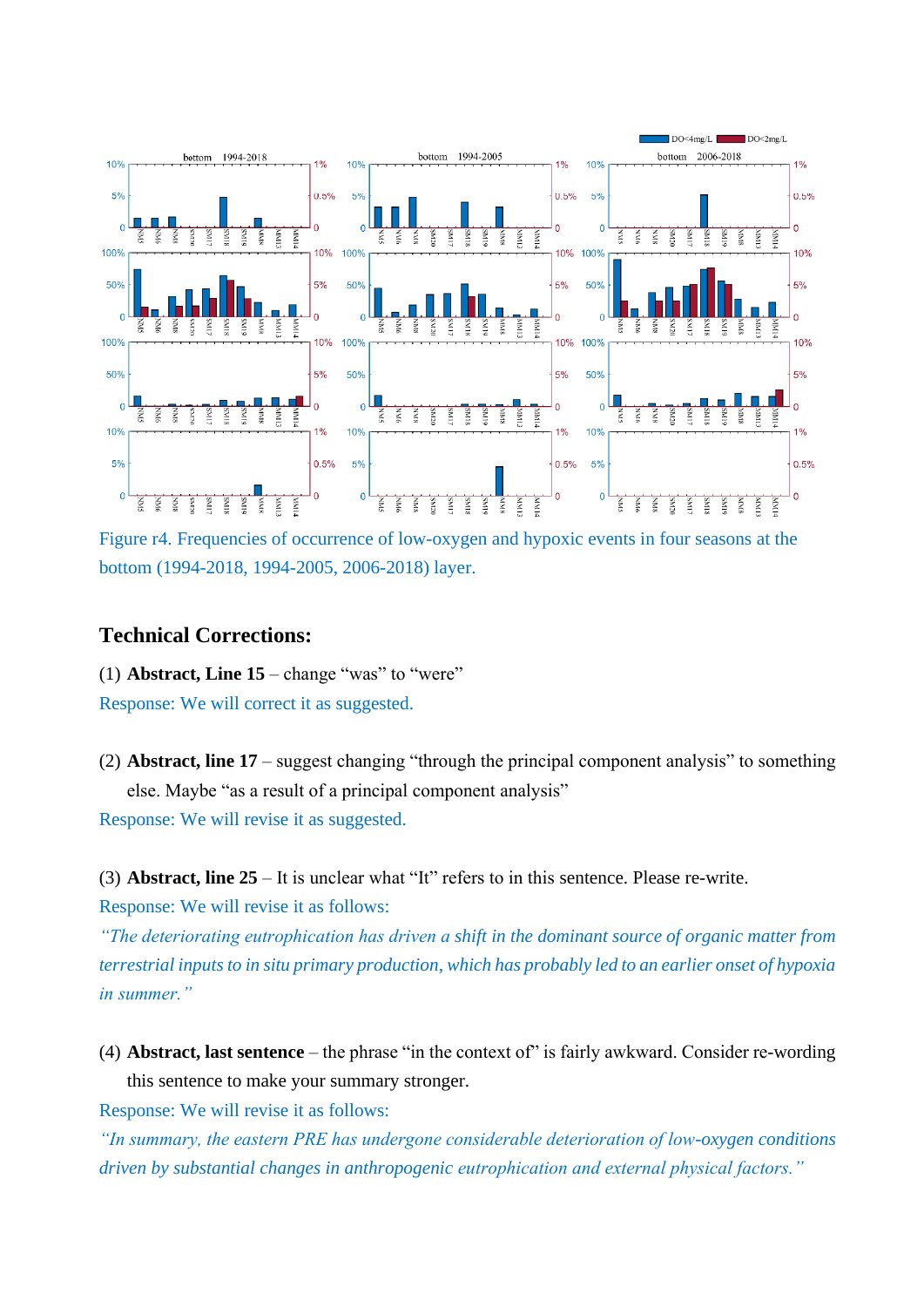(5) **Intro, Line 33** – suggestion you use "organisms" instead of "creature" Response: We will revise it as suggested.

(6) **Intro, Line 43-45** – Simplify (or remove) this sentence since the next few sentences cover a lot about oxygen depletion. I'd suggest just "Terrestrial organic matter discharged to estuaries can lead to intense microbial respiration."

Response: We will revise it as suggested.

(7) **Intro, Line 54:** For the Ni et al. 2020 paper, it is important to change "ocean" to "estuary." They did not study the external impact of the Atlantic Ocean warming on the Chesapeake Bay. Response: We will revise it as suggested.

(8) **Methods, Lines 84-93** – Who collected this data?

Response: The data were provided by the Environmental Protection Department of Hong Kong. We will make it clear in the Materials and Methods section.

(9) **Results, Line 144** – I do not think the word "varied" is correct here.

Response: We will revise the sentence to*"The summertime temperature fluctuated between 28.21*  $\pm$ 1.19 °C…". All the relevant phrases in the manuscript will be revised accordingly.

(10)**Results, Line 168** – wording like this sentence can be simplified. You could just start with "DO concentrations exhibited significant…"

Response: We will revise it as suggested.

(11)**Results, Line 192, and other places** – The phrase "DO content" is not something I've seen very much before in the hypoxia literature. I'd suggest using "DO concentrations" or just "DO". Response: We will revise it as suggested.

(12)**Figure 6** – It would be helpful to use the same open circles for the blue symbols as in Figure 5. Response: As suggested, we will change the legends of  $DO_{mean}$  and  $DO_{min}$  in Figure 6 and make them consistent with those in Figure 5.

(13)**Discussion, Lines 297-298:** Please revise the sentence that starts with "As quantified by statistic methods…" to work on the wording. Maybe "Our analysis showed that increasing  $DIN..."$ 

Response: We will revise it as suggested.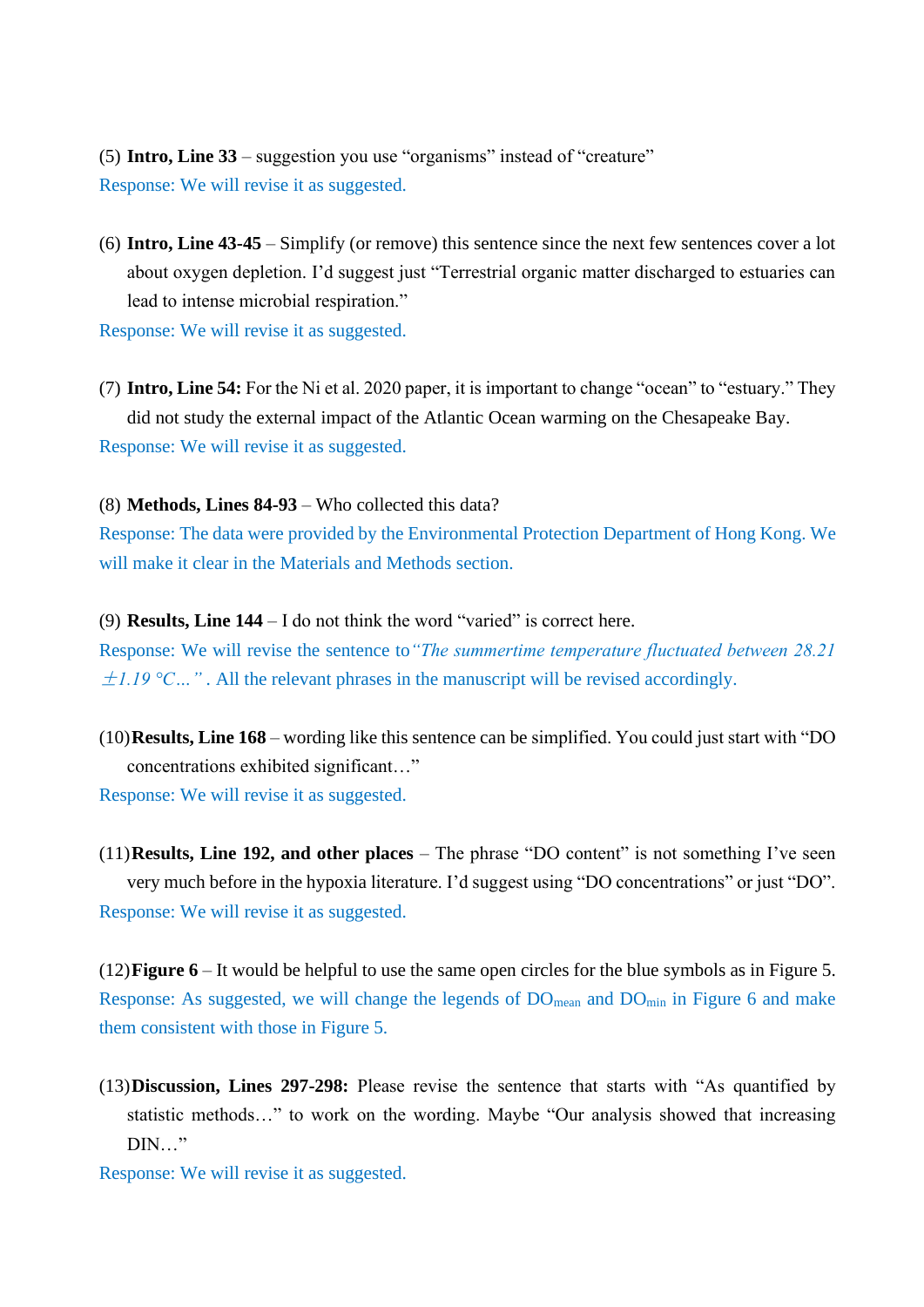# Reference

Chen, J., Wang, Z., Tam, C.-Y., Lau, N.-C., Lau, D.-S. D., and Mok, H.-Y.: Impacts of climate change on tropical cyclones and induced storm surges in the Pearl River Delta region using pseudoglobal-warming method, Scientific Reports, 10, 1965, 10.1038/s41598-020-58824-8, 2020a.

Chen, L., Zhang, X., He, B., Liu, J., Lu, Y., Liu, H., Dai, M., Gan, J., and Kao, S.-J. I.: Dark Ammonium Transformations in the Pearl River Estuary During Summer, Journal of Geophysical Research: Biogeosciences, 125, 10.1029/2019JG005596, 2020b.

Gao, N., Ma, Y., Zhao, M., Zhang, L., Zhan, H., and He, Q.: Quantile Analysis of Long-Term Trends of Near-Surface Chlorophyll-a in the Pearl River Plume, Water, 12, 1662, 10.3390/w12061662, 2020.

Hu, J., Zhang, Z., Wang, B., and Huang, J.: Long-term spatiotemporal variations and expansion of low-oxygen conditions in the Pearl River estuary: A study synthesizing observations during 1976– 2017, 10.5194/bg-2020-480, 2021.

Li, D., Gan, J., Hui, C., Yu, L., Liu, Z., Lu, Z., Kao, S.-j., and Dai, M.: Spatiotemporal Development and Dissipation of Hypoxia Induced by Variable Wind-Driven Shelf Circulation off the Pearl River Estuary: Observational and Modeling Studies, Journal of Geophysical Research: Oceans, 126, e2020JC016700, https://doi.org/10.1029/2020JC016700, 2021.

Li, X., Lu, C., Zhang, Y., Zhao, H., Wang, J., Liu, H., and Yin, K.: Low dissolved oxygen in the Pearl River estuary in summer: Long-term spatio-temporal patterns, trends, and regulating factors, Marine Pollution Bulletin, 151, 110814, https://doi.org/10.1016/j.marpolbul.2019.110814, 2020.

Lu, Z., Gan, J., Dai, M., Liu, H., and Zhao, X.: Joint effects of extrinsic biophysical fluxes and intrinsic hydrodynamics on the formation of hypoxia west off the Pearl River Estuary, Journal of Geophysical Research: Oceans, 123, 6241-6259, 2018.

Qian, W., Gan, J., Liu, J., He, B., Lu, Z., Guo, X., Wang, D., Guo, L., Huang, T., and Dai, M.: Current status of emerging hypoxia in a eutrophic estuary: The lower reach of the Pearl River Estuary, China, Estuarine, Coastal and Shelf Science, 205, 58-67, https://doi.org/10.1016/j.ecss.2018.03.004, 2018.

Xu, C.-Y., Gong, L., Tong, J., Chen, D., and Singh, V.: Analysis of spatial distribution and temporal trend of reference ET in Changjiang catchments, Journal of Hydrology, 327, 81-93, 10.1016/j.jhydrol.2005.11.029, 2006.

Yu, L., Gan, J., Dai, M., Hui, C., lu, x., and Li, D.: Modeling the role of riverine organic matter in hypoxia formation within the coastal transition zone off the Pearl River Estuary, Limnology and Oceanography, 9999, 1-17, 10.1002/lno.11616, 2020.